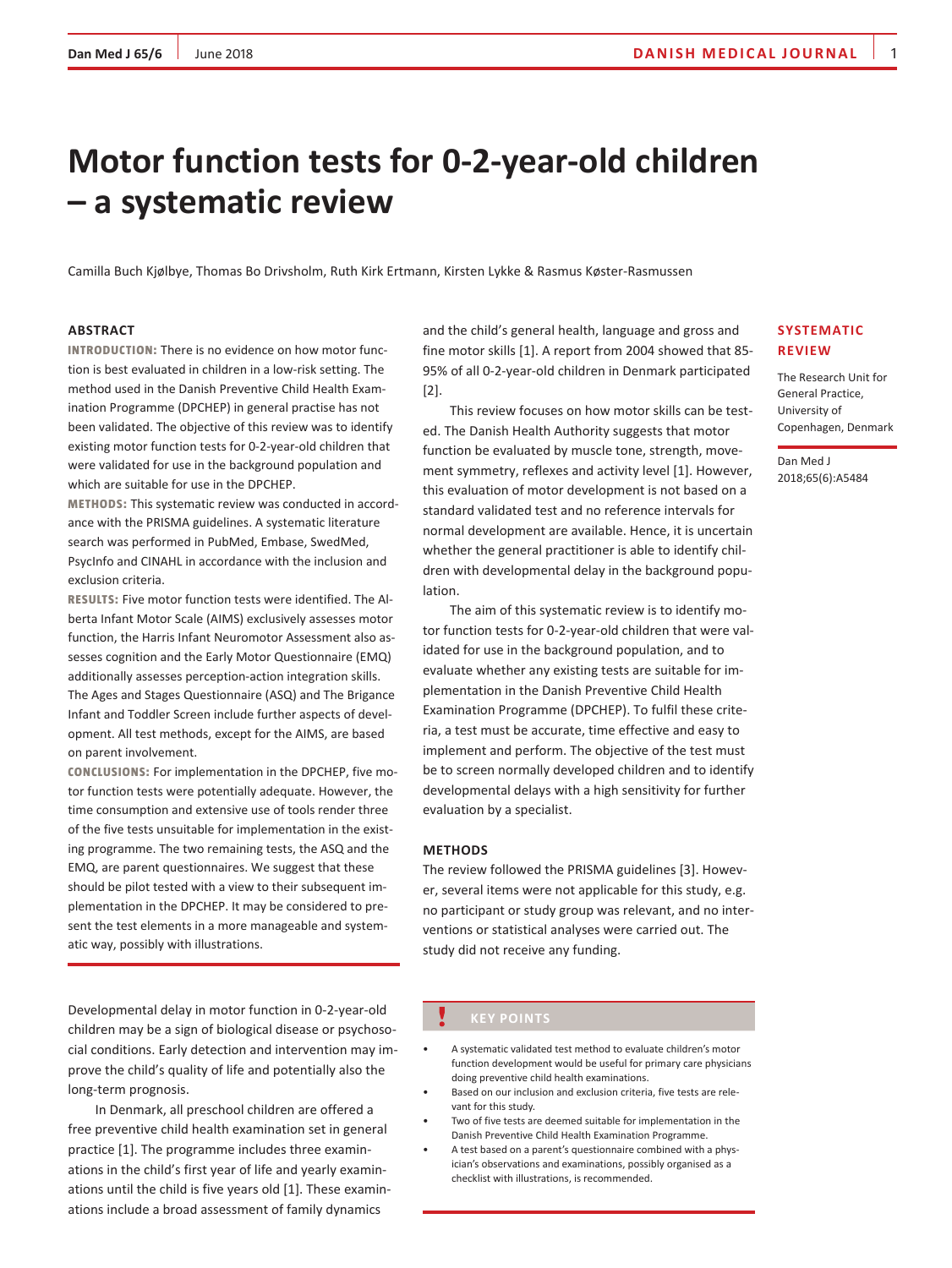# $\boxed{=}$  TABLE 1

Characteristics of the motor function tests of 0-2-year-old children included in this systematic review.

|                              | The Alberta Infant<br>Motor Scale [4, 5, 9, 26]                                                                                                                                                                      | The Harris Infant<br>Neuromotor<br>Assessment<br>$[5, 9, 21-23]$                                                       | <b>The Ages and Stages</b><br>Questionnaire<br>$[5, 10, 13-16, 24]$                                                                                                                                                                                                                       | The Brigance Infant and The Early Motor<br>Toddler Screen [17]                                                                                 | Questionnaire [18]                                                                                                                                                                                                         |
|------------------------------|----------------------------------------------------------------------------------------------------------------------------------------------------------------------------------------------------------------------|------------------------------------------------------------------------------------------------------------------------|-------------------------------------------------------------------------------------------------------------------------------------------------------------------------------------------------------------------------------------------------------------------------------------------|------------------------------------------------------------------------------------------------------------------------------------------------|----------------------------------------------------------------------------------------------------------------------------------------------------------------------------------------------------------------------------|
| Origin                       | Canada                                                                                                                                                                                                               | Canada                                                                                                                 | USA (and Canada)                                                                                                                                                                                                                                                                          | <b>USA</b>                                                                                                                                     | <b>USA</b>                                                                                                                                                                                                                 |
| Year of publication          | 1990                                                                                                                                                                                                                 | 1993                                                                                                                   | I: 1995, II: 1999, III: 2009                                                                                                                                                                                                                                                              | 2002                                                                                                                                           | 2013                                                                                                                                                                                                                       |
| Standardisation              | Yes; Canada 1992; 2,202<br>children [4, 5]                                                                                                                                                                           | Yes; Canada 2003; 412<br>children [9]                                                                                  | Yes; USA 1996; 2,008<br>children [5, 10]                                                                                                                                                                                                                                                  | Yes; USA 2002; 408<br>children                                                                                                                 | No                                                                                                                                                                                                                         |
| Reliability                  | Yes $[5]$                                                                                                                                                                                                            | Yes [22]                                                                                                               | Yes [10]                                                                                                                                                                                                                                                                                  | Yes                                                                                                                                            | Yes                                                                                                                                                                                                                        |
| Validation                   | Yes [4, 5]                                                                                                                                                                                                           | Yes [9, 21-23]                                                                                                         | Yes, US with modifications<br>[24], Norwegian [13],<br>Danish [15]                                                                                                                                                                                                                        | Yes                                                                                                                                            | Yes                                                                                                                                                                                                                        |
| Sensitivity, %               | 86                                                                                                                                                                                                                   | 65                                                                                                                     | 75-100                                                                                                                                                                                                                                                                                    | 76-77                                                                                                                                          | $\overline{a}$                                                                                                                                                                                                             |
| Specificity, %               | 93                                                                                                                                                                                                                   | 62                                                                                                                     | 85-87                                                                                                                                                                                                                                                                                     | 85-86                                                                                                                                          |                                                                                                                                                                                                                            |
| Positive predictive value, % | 66                                                                                                                                                                                                                   |                                                                                                                        | 46                                                                                                                                                                                                                                                                                        |                                                                                                                                                |                                                                                                                                                                                                                            |
| Negative predictive value, % |                                                                                                                                                                                                                      |                                                                                                                        |                                                                                                                                                                                                                                                                                           |                                                                                                                                                |                                                                                                                                                                                                                            |
| Target group, age, mo.s      | $0-18[4,5]$                                                                                                                                                                                                          | $3-12$ [21]                                                                                                            | $I: 4-48 [10]$<br>$II: 4-60 [14]$                                                                                                                                                                                                                                                         | $0 - 24$<br>Test elements up to 8 yrs<br>of age are available                                                                                  | $0 - 24$                                                                                                                                                                                                                   |
| Test elements                | Gross motor skills [4, 5]                                                                                                                                                                                            | Motor skills & cognition<br>[21, 23]                                                                                   | Motor skills, problem<br>solving, communication &<br>personality/social<br>development [10]                                                                                                                                                                                               | Motor skills, receptive and<br>expressive language, self-<br>help, and social-<br>emotional.                                                   | Motor skills, and<br>perception-action<br>integration skills                                                                                                                                                               |
| Objective                    | To identify gross motor<br>developmental delays,<br>evaluate change in motor<br>skills over time in relation<br>to maturation or<br>intervention, as well as to<br>provide information for<br>treatment planning [9] | To detect early signs of<br>neuromotor and cognitive<br>development delays in<br>children at particular risk<br>$[21]$ | To identify children with<br>special needs of support<br>for their overall<br>development and who<br>therefore should be<br>referred for further<br>investigation [14]<br>Furthermore, to create an<br>affordable and easy<br>alternative to the already<br>developed test methods<br>[5] | To identify children in<br>need of diagnostic testing<br>or special services, to<br>monitor progress, and to<br>aid in programme<br>evaluation | To serve as a motor<br>screener or as<br>complement to<br>standardised measures of<br>early motor development<br>A first-step screening<br>instrument to identify<br>children who should<br>receive further<br>assessments |
| Method                       | Test conducted by<br>professional using check<br>lists and illustrations [5]                                                                                                                                         | Questionnaire for parents<br>and test conducted by<br>professionals using check<br>list [21-23]                        | Questionnaire for parents<br>with illustrations [10, 14]                                                                                                                                                                                                                                  | A parent report/interview,<br>direct elicitation/<br>observation by a<br>professional, or a<br>combination of the 2                            | Parent-report measure of<br>early motor development<br>organised around different<br>"contexts" a child<br>encounters during<br>everyday situations                                                                        |
| Time frame, min.             | $10-20$ [5]                                                                                                                                                                                                          | < 30 [9]                                                                                                               | Questionnaire 10-20<br>Scoring 1-5 [24]                                                                                                                                                                                                                                                   | $10 - 15$                                                                                                                                      | 17                                                                                                                                                                                                                         |
| <b>Tools</b>                 | Few                                                                                                                                                                                                                  | Few [23]                                                                                                               | Few [14]                                                                                                                                                                                                                                                                                  | Many                                                                                                                                           | Few                                                                                                                                                                                                                        |
| <b>Translated editions</b>   | <b>No</b>                                                                                                                                                                                                            | No                                                                                                                     | Norwegian [13] and<br>Danish [15]                                                                                                                                                                                                                                                         |                                                                                                                                                |                                                                                                                                                                                                                            |

# **Literature search**

A systematic literature search was performed in Pub-Med, Swedmed Embase, PsycInfo and CINAHL in March 2017. The search string used for PubMed was: motor skills AND Diagnostic Techniques and Procedures [Majr] and infant [MeSH] *or* child [MeSH] and Evaluation Studies as Topic [MeSH] *or* validation studies [Publication Type] or motor skills AND Diagnostic Techniques and Procedures [Majr] and infant [MeSH] *or* child, preschool [MeSH] or gross motor skills children AND validity *or* fine motor skills children and validity.

Equivalent search strategies were used for the additional databases. A librarian at the Copenhagen University library supervised the search.

The reference lists of the included studies were studied to find original studies and information about the reliability and validity of the tests. Information about each specific test was achieved through internet searches at Google, PubMed, and Rex, The Royal Library, Copenhagen.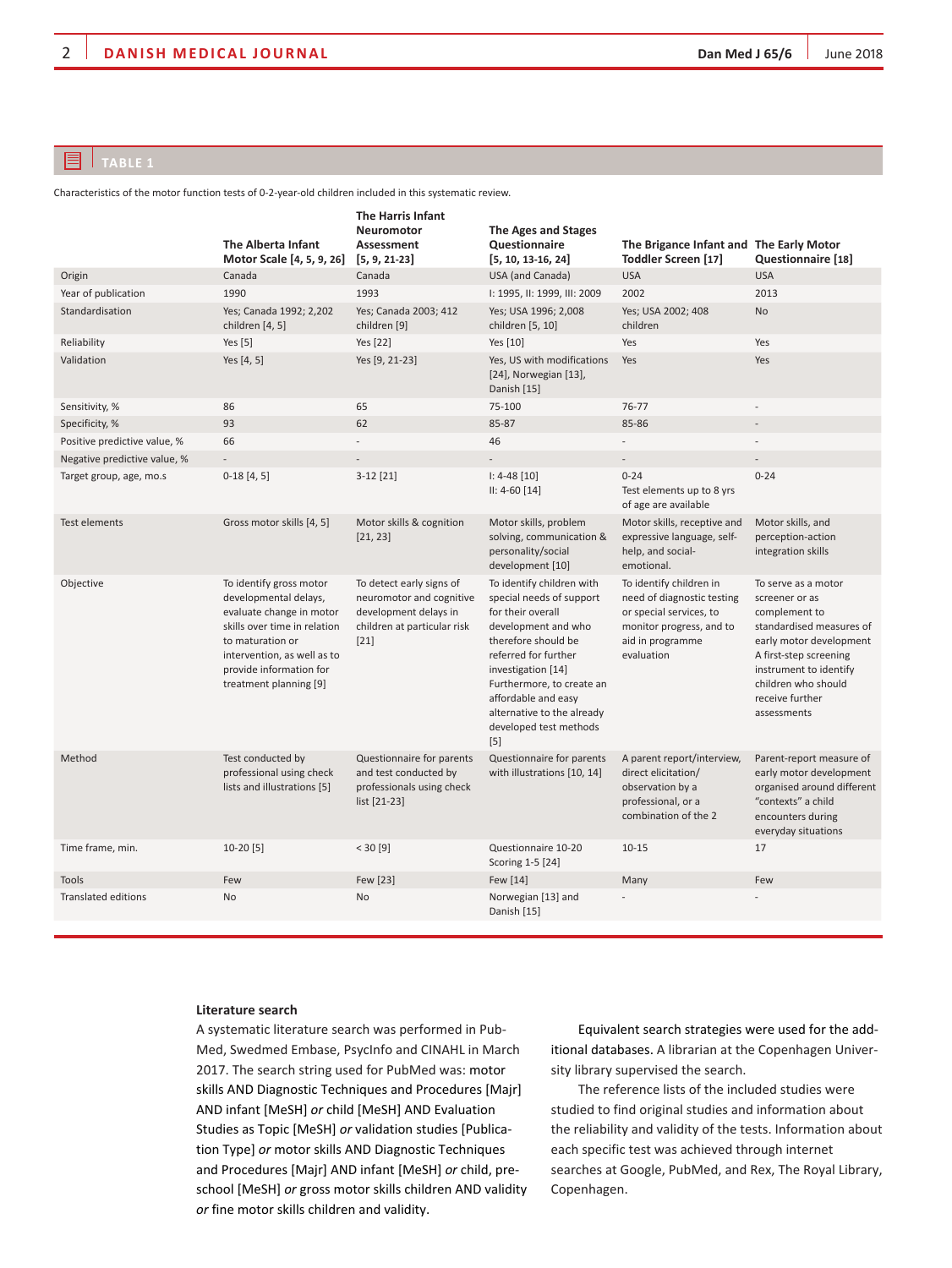#### **Selection procedure**

After removal of duplicates, CBK screened all titles and abstracts for relevance. Potentially relevant articles were assessed in full (by CBK). An article was included if 1) the test described assessed motor development in 0-2-year-old children (or the age span was included), and 2) the ability of the test to evaluate motor development was validated in children from the background population in a European or North American population.

The exclusion criteria were 1) use of sophisticated equipment such as a treadmill (n = 18), 2) tests specifically designed for prenatals (< 38 weeks) ( $n = 5$ ), 3) tests specifically designed for children with specific diseases or diagnoses, including obesity ( $n = 17$ ) or 4) tests comparing in- and excluded groups using different – not recognised - test methods ( $n = 15$ ). 5) Duration > 45 minutes (combined tests) ( $n = 2$ ) or  $> 15$  minutes (singleelement tests) (n = 5). These time-based exclusion criteria were chosen since a Danish GP has 15-30 minutes to perform the full child health examination.

All inclusions and exclusions giving rise to any doubt were discussed and agreed upon among the authors (KL, RKR and CBK).

# **Evaluation**

The included tests were evaluated systematically based on standardisation, reliability, validity, age, origin, test description, scoring system, time frame, evaluator and materials required to complete the tests. See **Table 1**.

#### **Results**

Of 1,512 articles screened, 46 articles were included in the review (**Figure 1**). The included articles address five relevant motor function tests for 0-2-year-old children that were validated on the background population:

- The Alberta Infant Motor Scale (AIMS)
- The Harris Infant Neuromotor Assessment (HINT)
- The Ages and Stages Questionnaire (ASQ)
- The Brigance Infant and Toddler Screen (BITS)
- The Early Motor Questionnaire (EMQ).

The test characteristics are described in Table 1. **Table 2** provides an overview of the advantages and disadvantages of the five tests.

It is relevant to mention two additional tests, the Peabody Developmental Motor Scales (PDMS)-II and the Bayley Scales of Infant and Toddler Development (BSID)- III. They are both well-documented and validated tests on motor function for use in the general population. Several of the tests included in this review were validated against these two tests. Nevertheless, the PDMS-II and BSID-III were excluded from this review as they are too time-consuming to perform (cf. exclusion criteria 5).

Characteristics for the motor function tests of 0-2-year-old children included in this systematic review. From [3], and in addition: [4, 12, 32-34].



For additional reading, the characteristics of these two

excluded tests are described in **Table 3**.

#### **Standardisation**

The AIMS is stratified by age, gender and geography, but not by ethnicity or socioeconomic status [4, 5]. It is discussed if the AIMS can be used in other parts of Canada and in other countries [5] since the reliability was tested only on children born in Alberta, Canada [6]. A study of Dutch children aged 0-12 months indicated that new cut-off scores may be needed for Dutch and other European children [7], whereas a Greek study in healthy children found that the cut-off scores were appropriate [8].

The HINT is standardised on children with diverse ethnic backgrounds [9]. However, there is no Scandinavian standardisation.

The ASQ is standardised on an assorted group of children with (81%) and without (19%) particular risk of developing delays, as well as in children with diverse ethnicity and socioeconomic status [5, 10]. The ASQ was developed in 1995. Additional questions and an extended age range were added to the ASQ-II in 1999 [5]. The ASQ-III from 2009 [11] is standardised on a representative sample of children [12]. A Norwegian translation of the test is available with reference data from a representative sample of Norwegian children [13]. The average and dispersion values of the area score are simi-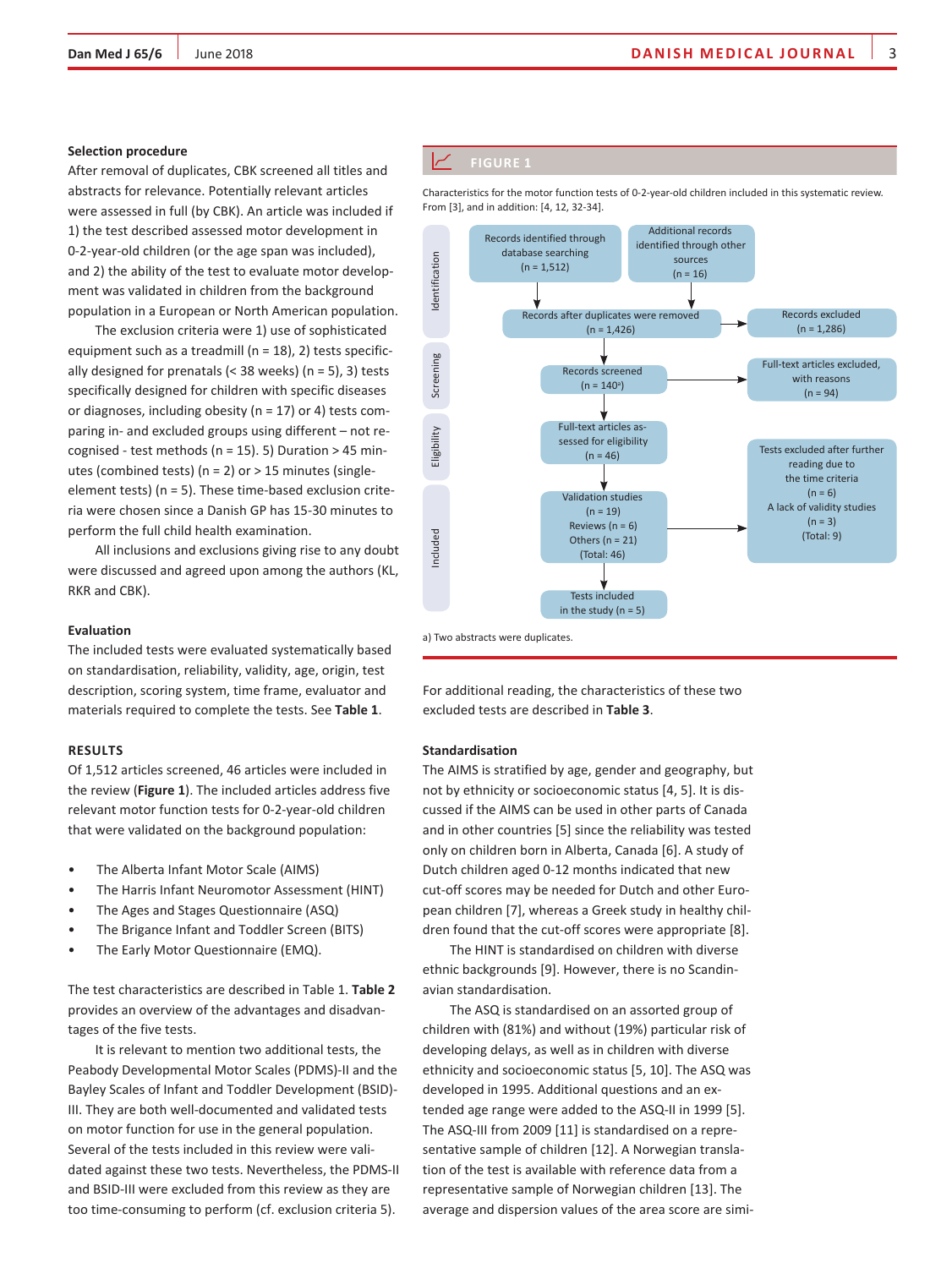# **TABLE 2**

Suitable for general practice? An overview of advantages and disadvantages of the five tests, which summarises some of the findings from the literature search made to determine whether the specific tests are suitable for implementation in the Danish Preventive Child Health Examination Programme.

|                                | The Alberta Infant Motor<br>Scale                                                                                                                           | <b>The Harris Infant</b><br><b>Neuromotor Assessment</b>                                                                                                        | <b>The Ages and Stages</b><br>Questionnaire                                                                                                                                                               | The Brigance Infant and<br><b>Toddler Screen</b>                                                                                                                                                                                                   | <b>The Early Motor</b><br>Questionnaire                                                                                                                                                                                                                                  |
|--------------------------------|-------------------------------------------------------------------------------------------------------------------------------------------------------------|-----------------------------------------------------------------------------------------------------------------------------------------------------------------|-----------------------------------------------------------------------------------------------------------------------------------------------------------------------------------------------------------|----------------------------------------------------------------------------------------------------------------------------------------------------------------------------------------------------------------------------------------------------|--------------------------------------------------------------------------------------------------------------------------------------------------------------------------------------------------------------------------------------------------------------------------|
| Advantages                     |                                                                                                                                                             |                                                                                                                                                                 |                                                                                                                                                                                                           |                                                                                                                                                                                                                                                    |                                                                                                                                                                                                                                                                          |
| Standardisation                | Standardised on a large<br>group                                                                                                                            | Standardised on an<br>ethnically diverse group                                                                                                                  | Standardised in a large group                                                                                                                                                                             |                                                                                                                                                                                                                                                    |                                                                                                                                                                                                                                                                          |
| Reliability and validity       | Strong reliability and valid-<br>ity                                                                                                                        | Strong reliability and<br>validity                                                                                                                              | Reliability 94%<br>Norwegian and possibly<br>Danish validation                                                                                                                                            | Good reliability                                                                                                                                                                                                                                   | Good test-retest reliability                                                                                                                                                                                                                                             |
| Checklists                     | Yes, with illustrations                                                                                                                                     | Yes                                                                                                                                                             | Yes, with illustrations                                                                                                                                                                                   | Yes                                                                                                                                                                                                                                                | Yes                                                                                                                                                                                                                                                                      |
| Age range                      |                                                                                                                                                             |                                                                                                                                                                 | Wide age range: 4 mo.s-5 yrs                                                                                                                                                                              |                                                                                                                                                                                                                                                    |                                                                                                                                                                                                                                                                          |
| Tools                          | Few tools necessary                                                                                                                                         | Few tools necessary                                                                                                                                             | Cost-effective as parents can<br>perform the test                                                                                                                                                         |                                                                                                                                                                                                                                                    | Few tools<br>Cost-effective as parents<br>can perform the test                                                                                                                                                                                                           |
| Scoring system                 |                                                                                                                                                             | Includes assessment of<br>neuro-motor skills and<br>cognition                                                                                                   | Contains several elements<br>beyond motor function                                                                                                                                                        | Contains several elements<br>beyond motor function                                                                                                                                                                                                 | Divided into 3 categories,<br>gross motor function, fine<br>motor function and<br>perception-action                                                                                                                                                                      |
| Additional<br>advantages       | Manageable scoring system                                                                                                                                   | Prior to the survey,<br>questions are asked about<br>the child and the parents'<br>background as well as the<br>parents' ideas about the<br>child's development | Norwegian translation is likely<br>comparable to Danish<br>standards<br>Danish translation for children<br>age 48 months [15] and for the<br>ASQ-III                                                      | An extended version of<br>BITS exists for children<br>aged 2-8 yrs<br>Not very time consuming                                                                                                                                                      | Manageable scoring system<br>Motor development<br>assessment is based on<br>everyday situations                                                                                                                                                                          |
| <b>Disadvantages</b>           |                                                                                                                                                             |                                                                                                                                                                 |                                                                                                                                                                                                           |                                                                                                                                                                                                                                                    |                                                                                                                                                                                                                                                                          |
| Standardisation                | The standardisation is more<br>than 20 years old<br>Uncertainty about whether<br>it can distinguish in relation<br>to ethnicity and<br>socioeconomic status | Uncertainty as to whether<br>the standardisation based<br>on Canadian children is<br>valid for Danish children                                                  |                                                                                                                                                                                                           | Standardisation is based on<br>a sample representative of<br>the US population<br>comprised by about $\frac{2}{3}$<br>whites and $\frac{1}{3}$ Afro-<br>Americans or Hispanics<br>This probably does not<br>correspond to the Danish<br>population | No standardisation is<br>available                                                                                                                                                                                                                                       |
| Validity                       |                                                                                                                                                             |                                                                                                                                                                 |                                                                                                                                                                                                           | Only 1 validity study is<br>known to exist                                                                                                                                                                                                         | Only 1 validity study is<br>known to exist and it was<br>carried out by the author of<br>the test                                                                                                                                                                        |
| Children at risk?              | Designed for children at<br>risk of developmental<br>delays because of pre-,<br>peri- or postnatal factors                                                  | Designed to examine<br>children at particular risk of<br>development delays                                                                                     | It is uncertain whether the test -<br>is aimed at high-risk or low-risk<br>children                                                                                                                       |                                                                                                                                                                                                                                                    | In all, 59% of the children in<br>the test sample were sib-<br>lings of a child with an au-<br>tism spectrum disorder<br>However, authors adjusted<br>for this fact, and the major-<br>ity of the participating chil-<br>dren had test scores within<br>the normal range |
| Age range                      | There may be reduced ac-<br>curacy for children around<br>3 mo.s and > 9 mo.s, upper<br>age limit is 18 mo.s                                                | Applies only to children<br>aged 3-12 mo.s                                                                                                                      | An additional test is needed<br>for the first 4 mo.s of life                                                                                                                                              |                                                                                                                                                                                                                                                    |                                                                                                                                                                                                                                                                          |
| No professional<br>involvement |                                                                                                                                                             |                                                                                                                                                                 | The test is designed to be<br>carried out by the parents<br>themselves<br>This may bias the answers<br>Not suitable for all families as<br>there may be problems related<br>to reading, language and more |                                                                                                                                                                                                                                                    | The test is designed to be<br>carried out by the parents<br>themselves<br>This may bias the answers<br>Not suitable for all families<br>as there may be problems<br>related to reading,<br>language and more                                                             |
| Time frame                     | Study of gross motor skills<br>only takes 10-20 min.                                                                                                        | Time consuming                                                                                                                                                  |                                                                                                                                                                                                           |                                                                                                                                                                                                                                                    | Study of motor skills alone<br>takes 17 min.                                                                                                                                                                                                                             |
| Lack of guidelines             | No guidelines for expected<br>performance in relation to<br>age                                                                                             | No guidelines for expected<br>performance in relation to<br>age                                                                                                 |                                                                                                                                                                                                           |                                                                                                                                                                                                                                                    |                                                                                                                                                                                                                                                                          |
| Additional disadvantages       | Narrow spectrum<br>Only deals with the assess-<br>ment of gross motor skills                                                                                | No illustrations or other<br>guidelines for the use of<br>performance score                                                                                     | Sensitivity and specificity are<br>acceptable, but not convincing                                                                                                                                         | Many tools                                                                                                                                                                                                                                         |                                                                                                                                                                                                                                                                          |

ASQ = The Ages and Stages Questionnaire; BITS = The Brigance Infant and Toddler Screen.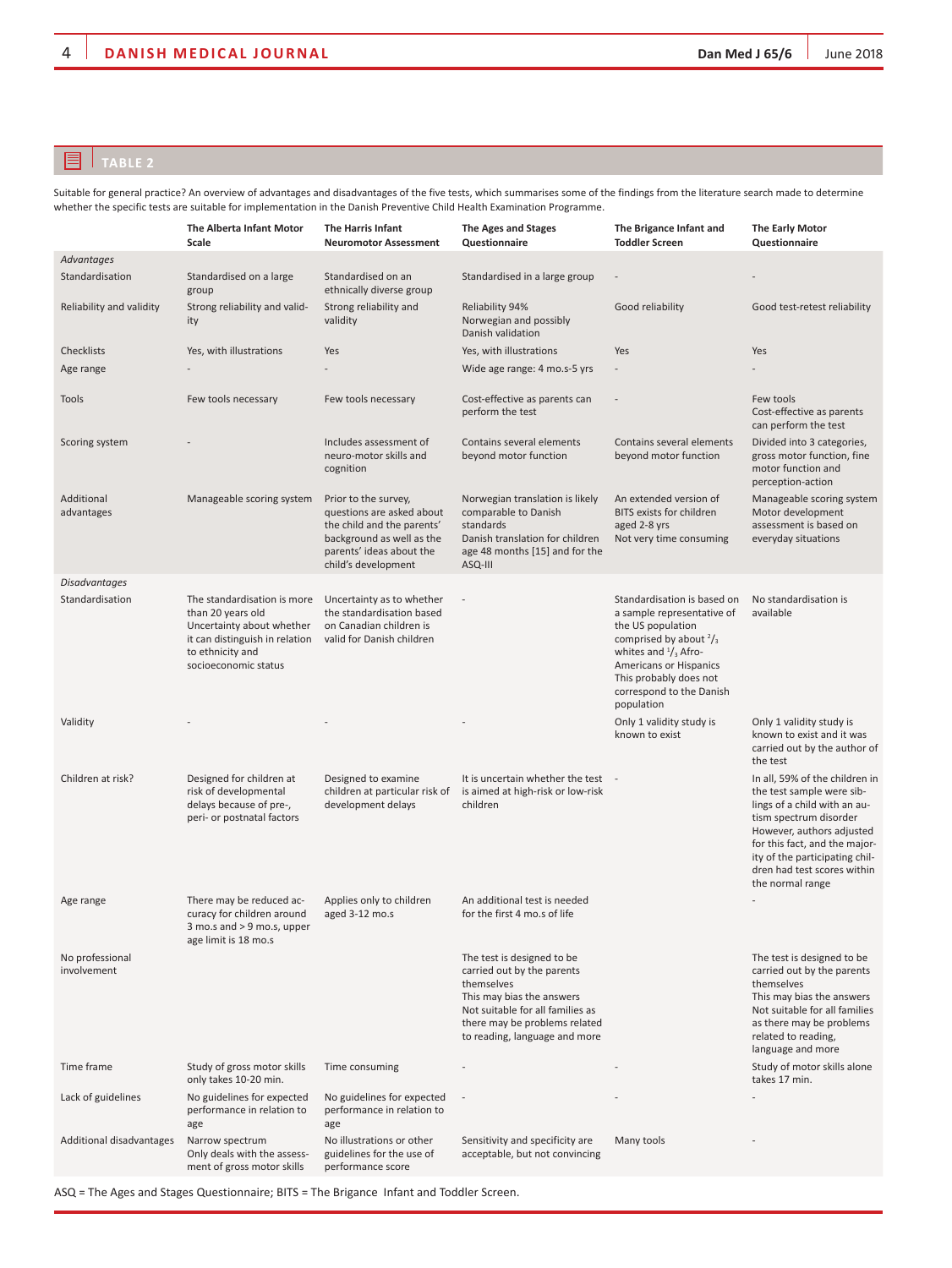# **Table 3**

Test characteristics of two excluded, but relevant tests.

|                           | The Peabody Developmental Motor Scales-II, 2000<br>$[26, 32, 35-37]$                                                                                                                                                            | The Bayley Scales of Infant and Toddler Development-III, 2006<br>[14, 26, 35, 38]                   |
|---------------------------|---------------------------------------------------------------------------------------------------------------------------------------------------------------------------------------------------------------------------------|-----------------------------------------------------------------------------------------------------|
| Origin                    | <b>USA</b>                                                                                                                                                                                                                      | <b>USA</b>                                                                                          |
| Standardisation           | Yes; USA unknown year; 2,003 children                                                                                                                                                                                           | Yes; USA 2004; 1,700 children                                                                       |
| Reliability               | Yes                                                                                                                                                                                                                             | Yes                                                                                                 |
| Validation                | Content: yes [33]<br>Concurrent: disagreement [34-36]                                                                                                                                                                           | Yes, but not convincing for children < 12 mo.s [35]                                                 |
| Target group, mo.s        | $0 - 72$                                                                                                                                                                                                                        | $1 - 42$                                                                                            |
| Test elements             | Motor skills                                                                                                                                                                                                                    | Motor skills, cognition, language, social/emotional & adaptive development                          |
| Objective                 | To assess the child's motor skills, comparing the fine and gross motor<br>inequalities, give qualitative and quantitative aspects of individual skills, to<br>evaluate the child's progress and to develop a research tool [37] | To investigate the child's strengths and weaknesses in different types of<br>development areas [38] |
| Method                    | Test conducted by professionals using extensive check list                                                                                                                                                                      | Test conducted by professionals using extensive check list                                          |
| Time frame, min.          | 45-60                                                                                                                                                                                                                           | 50-90                                                                                               |
| Tools                     | Many                                                                                                                                                                                                                            | Many                                                                                                |
| <b>Translated edition</b> | <b>No</b>                                                                                                                                                                                                                       | Danish                                                                                              |

lar [14], and the domain scores may be interpreted in the same way in Norway and the United States [12]. These findings may well be generalised to other Western settings [13]. In 2004, a Danish translation of the ASQ was made for children aged 48 months; however, it was never published [15]. In 2016, a Danish translation of the ASQ-III was published [16].

Standardisation of the BITS was based on a representative sample of the US population [17].

We found no literature indicating that the EMQ has been standardised [18].

# **Validity**

The validity of the AIMS was confirmed by comparing the PDMS and the BSID based on normally developing children aged 0-13 months [4, 5]. The comparison should be interpreted with caution since the AIMS assesses only gross motor skills, whereas the PDMS also assesses fine motor skills and the BSID assesses child development in broader terms [5]. Studies indicate that the test is valid only in children who are 6-9 months old [19, 20].

The HINT has been validated on several occasions; content validity [21] and concurrent validity in relation to BSID-II [22], AIMS [9] and ASQ [23].

The ASQ development chart is validated [14]. Concurrent validity is confirmed for ASQ-I and ASQ-II in relation to BSID-I and -II, respectively, with certain modifications, however. According to Gollenberg et al, the ASQ II is valid only for identifying serious development delays in two-year-old children [10, 24], and a validation of the test in larger and more diverse populations is recommended [24]. The Norwegian version of the ASQ has construct validity [13]. In Denmark, the validity of the

ASQ was examined in a population of 48-month-old children born at term [15]. The ASQ was compared with an intelligence test, but never with another motor function test [15]. Due to lack of information on the ASQ-III, all further discussion regarding the ASQ is limited to the first and second edition [24, 25].

The BITS was validated on 2-24-month-old children in the USA [17]. Concurrent validity was among other assessed by gathering concurrent test scores administered on the same day, using the Bayley Scales and the AIMS. These measures correlated highly with the results of the BITS (17).

The EMQ is a parent-reported measure of early motor development in 0-2-year-old children [18]. It is based on observations from everyday situations [18]. The validity study concerned 94 children, aged 3-24 months and their parent/caretaker. The majority were Caucasians. The validity of the EMQ was established by comparing EMQ scores with PDMS-II scores, among others [18]. About 59% of the children were younger siblings of a child with a confirmed diagnosis of autism spectrum disorder (ASD) and therefore at increased risk of developing ASD. Nevertheless, the study adjusted for the increased ASD risk, and the majority of participating children had test scores within the normal range [18].

# **Discussion Main findings**

In this systematic review, we found five validated motor function tests suitable for implantation in the DPCHEP (Table 1). Two tests evaluate solely motor skills (AIMS and EMQ); one also evaluates cognition (HINT), whereas two tests furthermore include elements such as lan-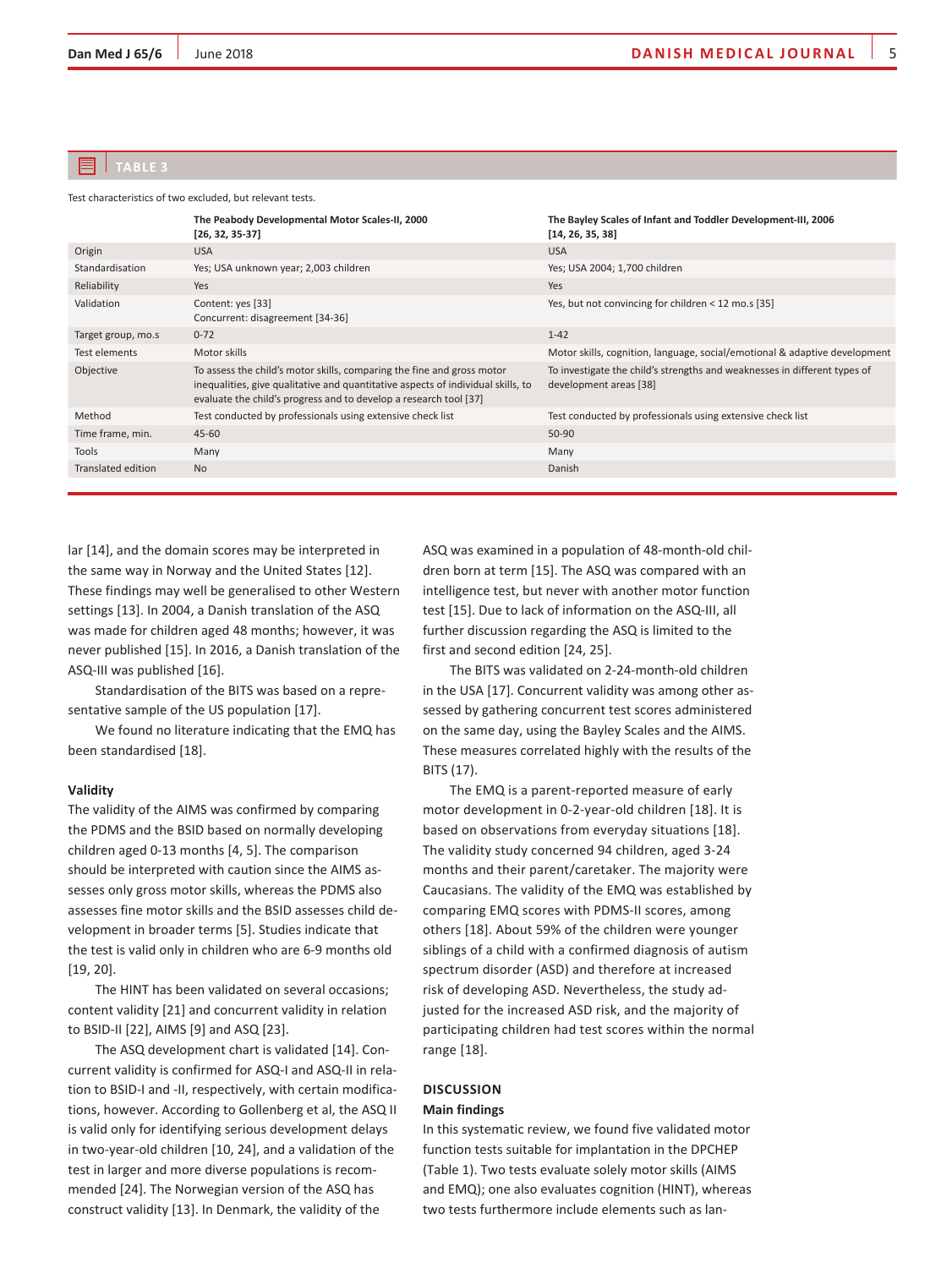guage, communication and social abilities (ASQ and BITS). Four out of five tests involve parents.

## **Our findings compared with earlier reviews**

To the best of our knowledge, no previous study has systematically evaluated motor function tests for 0-2-yearold children that were validated for use in the background population.

In our search of the literature, we found only one systematic review [26]. This Dutch study of neuromotor functioning in infancy (3-18-month-old children) found 15 tests that were suitable for discriminating between infants with deviant neuromotor function and infants falling in the range of typical development. The tests were also evaluated for inclusion in our study, but all except the AIMS, the BSID II and the PDMS II were excluded, cf. the above exclusion criteria. Compared with our study, the Dutch search included only three databases, and instruments used for screening purposes only were excluded [26]. Our systematic review is based on a fivedatabase search, and screening tools were included. The inclusion of the AIMS in the Dutch study underlines that this test is valid also for detecting developmental delay in a more selected population. The identified unsystematic reviews differed from our analysis by comparing specific tests [5] or by reviewing single tests and their strength and limitations [27].

### **Strengths and limitations of this review**

The main strength of our study is the comprehensive, systematic and targeted literature search conducted in five different databases and online search in general. The study included a detailed assessment of the five tests' relevance and their strengths and weaknesses. As it has not been a criterion that tests were dedicated exclusively to motor skills, but simply contained a motor part, a wide range of testing options have been available for evaluation.

Due to budget restrictions, we did not have access to the original test manuals. This is a limitation of the study. However, the content of the tests was well described elsewhere, and the evaluation of the tests is not included in the original manuals.

The evaluated literature did not contain information about the sensitivity and specificity or positive and negative predictive values of all five tests. Concurrent validity for several of the five tests is based on comparison with one of the other tests included in this review. This is a weakness of the test evaluation performed previously rather than a weakness of the present study. It is notable that none of the tests included were evaluated against long-term outcomes. Of notice, only few publications evaluated the BITS and the EMQ. However, they are both fairly recently developed test methods, and

more evaluation studies may be upcoming. Additionally, it is notable that all five tests are from the US or Canada. However, clinical experience shows that US standards are equivalent to the clinical impression of Danish children's functioning [14].

# **Motor function tests suitable for use in The Danish Preventive Child Health Examination Programme**

The objective of all five tests was in line with the purpose of the DPCHEP. The participants in the DPCHEP are from the background population, i.e., mainly healthy children. The AIMS, HINT, BITS and EMQ (after correlation for ASD risk) are all validated in a low-risk group of children, while it is uncertain whether the ASQ has been validated accordingly [10, 24].

Squires et al have defined three key principles of the development of a test method worth taking into account [10]:

- 1. Screening devices should be dynamic and designed to follow a child's development over time.
- 2. Those who know the child best, i.e. the parents, must be present at the screening.
- 3. Tests that are used widely and frequently should be inexpensive.

We find these principles highly relevant for the DPCHEP, and the following discussion is structured in accordance with these principles.

#### *The Alberta Infant Motor Scale*

- 1. The AIMS evaluates a child's motor development over time (0-18 months) [9].
- 2. The test is completed by a professional [9].
- 3. Few tools are needed, but the test only covers the child's gross motor development and this takes 10- 20 minutes [5].

It is thus time consuming and therefore less suitable for use in the DPCHEP.

## *The Harris Infant Neuromotor Assessment*

- 1. The HINT is designed to detect early signs of neuromotor and cognitive development delays in children at particular risk (evaluated at age 2-12 months) [21].
- 2. Parents complete a questionnaire prior to the examination, containing valuable observations by those who know the child best [23].
- 3. Few tools are needed [23], but the test requires up to 30 minutes to complete [9], making it time consuming and therefore less suitable for use in the DPCHEP.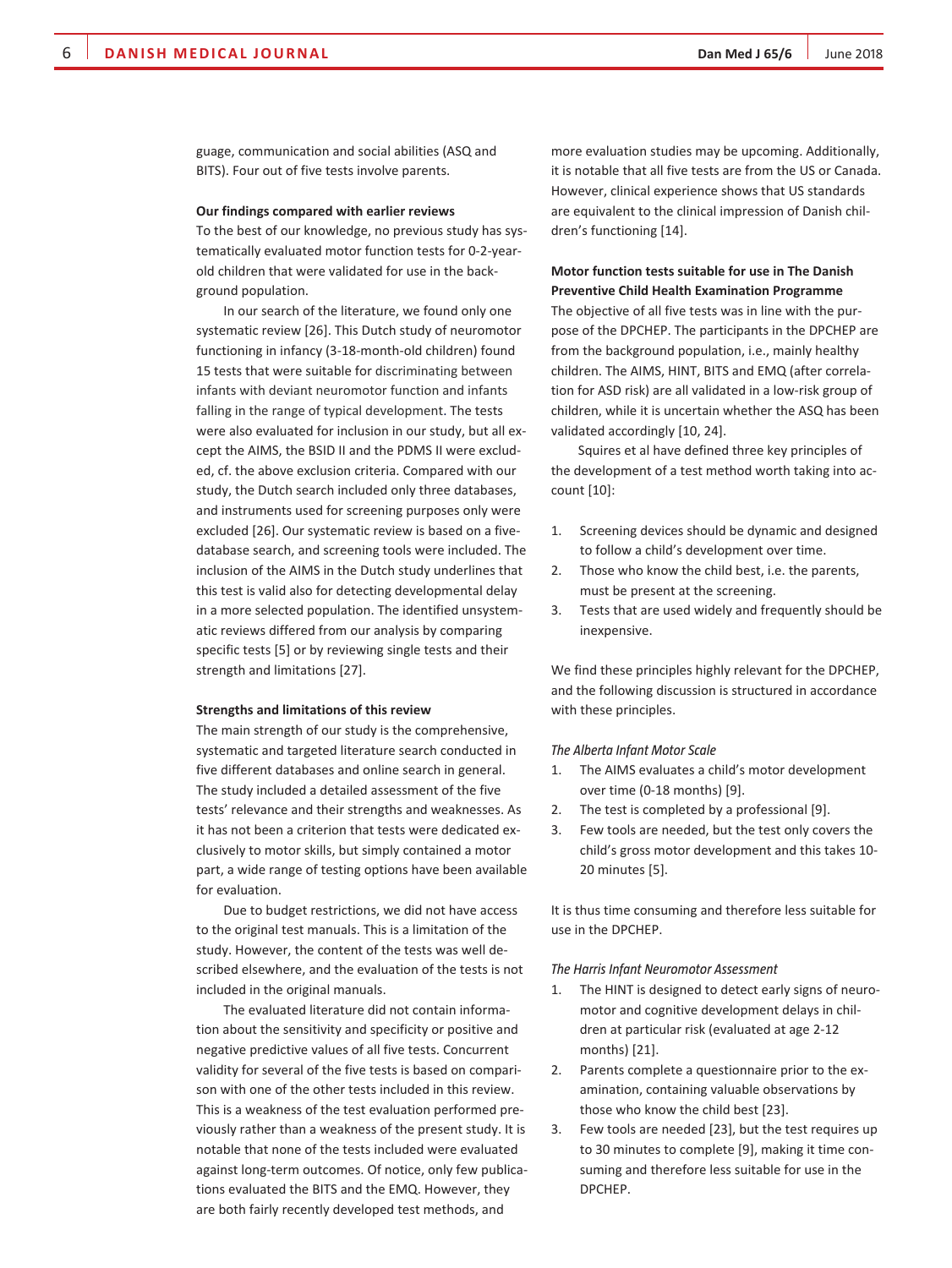#### *The Ages and Stages Questionnaire*

- 1. The ASQ is designed to identify children in need of further assessment of their development (evaluated at age 4-60 months) [14], and the development of the test is inspired by the three principles proposed by Squires et al, stated above [10].
- 2. The test is based on parent questionnaires. It is documented that parents are able to perform the test properly [10, 28], even despite reading, cognitive or other difficulties [10].
- 3. The test is both time-effective and cost-effective since few tools are needed [14] and the test covers several areas of development besides motor function [10] in less than 25 minutes (including both the parents' and the evaluator's part) [24].

We regard ASQ as compatible with the conditions for the DPCHEP and a Danish translation is available. An implementation of the ASQ questionnaires prior to health checks may be suggested. This was described in a UK study from 2012 [29] where 82% of the parents were satisfied using the ASQ and 70% felt sufficiently informed about the ASQ. The parents valued face-to-face discussions with their health visitor, were more likely to engage in the test if they felt well informed, and were reassured to know that the ASQ did not replace, but was a supplement to, the health professional's assessment [29]. To our knowledge, the ASQ III has not yet been validated in a Danish population. Even though several measures indicate that an American validation can be used in other Western settings, e.g. Norway [12-14], populationspecific norms are recommended [30]. The ASQ II is validated in Scandinavian populations. This speaks for pilot testing the ASQ III on the DPCHEP before a Danish validity study is carried out.

# *The Brigance Infant and Toddler Screen*

- 1. BITS [17] aims for identify children in need of further evaluation and for monitor progress (during age 0-24 months).
- 2. The test is based on both parent and evaluator's inputs, separately or as a combination.
- 3. BITS is testing several items besides motor function and the test can be completed within 10-15 minutes.

However, the test is less economic and less suitable for DPCHEP since many tools are needed.

### *The Early Motor Questionnaire*

1. EMQ [18] serves as a first-step screening instrument to identify children in need of further assessments (evaluated at age 0-24 months).

- 2. The parent-completed test uses everyday situations for the parent to assess their child's motor behaviour.
- 3. Therefore, only few tools are needed, and the test is cost-effective. The EMQ can be carried out by parents in 17 minutes, and it solely assesses motor function development.

Compared with the PDMS-II, the parents' assessment with EMQ provides valid information about early motor and cognitive development. In order to avoid the assessment of the child relying entirely on the parents' information, the EMQ could be used as an add-on to the existing DPCHEP, as suggested above for the ASQ. However, prior to an implementation, a standardisation of the test is necessary.

The EMQ, ASQ, and AIMS are based on parental observations. A study supported that parent reports are reliable in assessing children's motor development compared with observers' use of the AIMS. The result indicated that the parents provided reliable reports regarding sitting, crawling, and walking milestone attainment [31]. This is supported in two other studies, as mentioned above [10, 28]. According to Squires et al, strong parent-professional agreement existed [10]. The parent involvement (and less professional involvement) makes the tests economic.

The costs of a potential implementation in the DPCHEP would include purchase of test material, time for training, examination, consults and evaluation. Benefits are hopefully better parent compliance, understanding and participation, comparable examinations and thereby improved research opportunities. In addition, we might discover some children at an earlier point allowing an intervention to begin sooner to benefit the child and family.

# **Recapitulation and recommendations**

The purpose of this systemic review was to identify motor function tests for 0-2-year-old children that have been validated on a background population, and to evaluate whether any existing tests were suitable for implementation in the DPCHEP.

In our opinion, two out of five tests are directly suitable for use in the DPCHEP; the ASQ and the EMQ. We recommend piloting the feasibility of one or both of the methods in the Danish general practice setting among parents and GPs. A Danish validity study should be conducted if the feasibility study shows potential, and the EMQ needs standardisation.

Of notice, assessment of motor skills is only part of the more holistic evaluation of the child and family carried out by the GP during the DPCHEP. Large parts of this